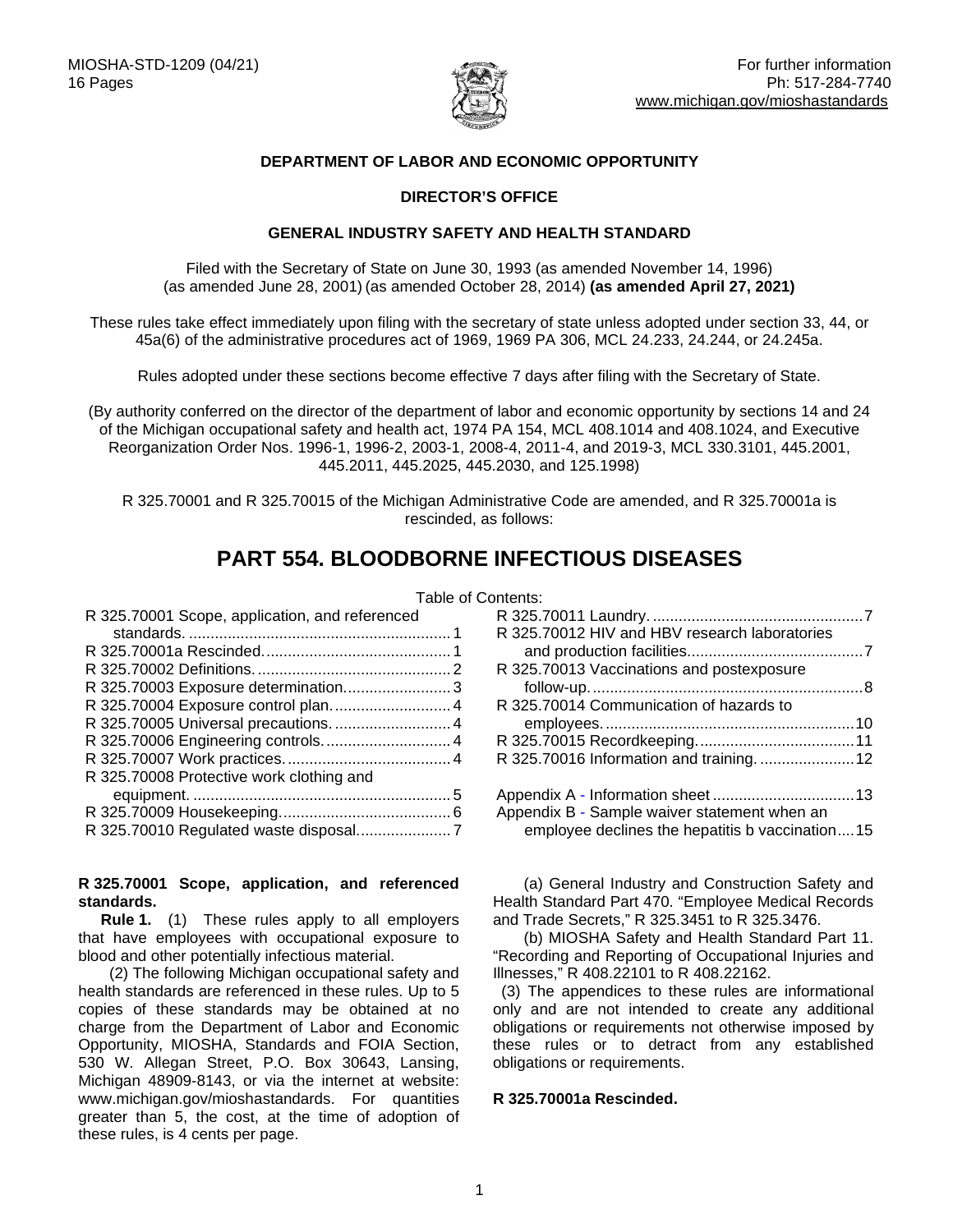#### <span id="page-1-0"></span>**R 325.70002 Definitions.**

**Rule 2.** As used in these rules:

(a) "Act" means Michigan occupational safety and health act (MIOSHA), 1974 PA 154, MCL 408.1001 to 408.1094.

(b) "Biologically hazardous conditions" means equipment, containers, rooms, materials, experimental animals, animals infected with HBV or HIV virus, or combinations thereof that contain, or are contaminated with, blood or other potentially infectious material.

(c) "Blood" means human blood, human blood components, and products made from human blood.

(d) "Bloodborne pathogens" means pathogenic microorganisms that are present in human blood and can cause disease in humans. These pathogens include hepatitis B virus (HBV) and human immunodeficiency virus (HIV).

(e) "Clinical laboratory" means a workplace where diagnostic or other screening procedures are performed on blood or other potentially infectious material.

(f) "Contaminated" means the presence or the reasonably anticipated presence of blood or other potentially infectious material on an item or surface.

(g) "Contaminated laundry" means laundry that has been soiled with blood or other potentially infectious materials or that may contain sharps.

(h) "Contaminated sharps" means any contaminated object that can penetrate the skin, including any of the following:

- (i) Needles.
- (ii) Scalpels.
- (iii) Broken glass.
- (iv) Broken capillary tubes.
- (v) Exposed ends of dental wires.

(i) "Decontamination" means the use of physical or chemical means to remove, inactivate, or destroy bloodborne pathogens on a surface or item to the point where they are no longer capable of transmitting infectious particles and the surface or item is rendered safe for handling, use, or disposal.

(j) "Department" means the department of licensing and regulatory affairs.

(k) "Director" means the director of the department or his or her designee.

(l) "Disinfect" means to inactivate virtually all recognized pathogenic microorganisms, but not necessarily all microbial forms, on inanimate objects.

(m) "Engineering controls" means controls, for example, sharps disposal containers, self-sheathing needles, or safer medical devices, such as sharps with engineered sharps injury protections and needleless systems, that isolate or remove the bloodborne pathogen hazard from the workplace.

(n) "Exposure" means reasonably anticipated skin, eye, mucous membrane, or parenteral contact with blood or other potentially infectious materials that may result from the performance of an employee's duties. "Exposure" does not include incidental exposures that may take place on the job, that are neither reasonably nor routinely expected, and that the worker is not required to incur in the normal course of employment.

(o) "Exposure incident" means a specific eye, mouth, other mucous membrane, nonintact skin, or parenteral contact with blood or other potentially infectious material that results from the performance of an employee's duties.

(p) "Handwashing facilities" means facilities that provide an adequate supply of running, potable water, soap, and single-use towels or an air drying machine.

(q) "Licensed health care professional" means a person whose legally permitted scope of practice allows him or her to independently perform the activities required by R 325.70013 concerning hepatitis B vaccination and post-exposure evaluation and followup.

(r) "Needleless systems" means a device that does not use needles for any of the following:

(i) The collection of bodily fluids or withdrawal of body fluids after initial venous or arterial access is established.

(ii) The administration of medication or fluids.

(iii) Any other procedure involving the potential for occupational exposure to bloodborne pathogens due to percutaneous injuries from contaminated sharps.

(s) "Other potentially infectious material" means any of the following:

- (i) Any of the following human body fluids:
- (A) Semen.
	- (B) Vaginal secretions.
	- (C) Amniotic fluid.
	- (D) Cerebrospinal fluid.
	- (E) Peritoneal fluid.
	- (F) Pleural fluid.
	- (G) Pericardial fluid.
	- (H) Synovial fluid.
	- (I) Saliva in dental procedures.

(J) Any body fluid that is visibly contaminated with blood.

(K) All body fluids in situations where it is difficult or impossible to differentiate between body fluids.

(ii) Any unfixed tissue or organ, other than intact skin, from a living or dead human.

(iii) Cell or tissue cultures that contain HIV, organ cultures, and culture medium or other solutions that contain HIV or HBV; and blood, organs, or other tissues from experimental animals infected with HIV or HBV.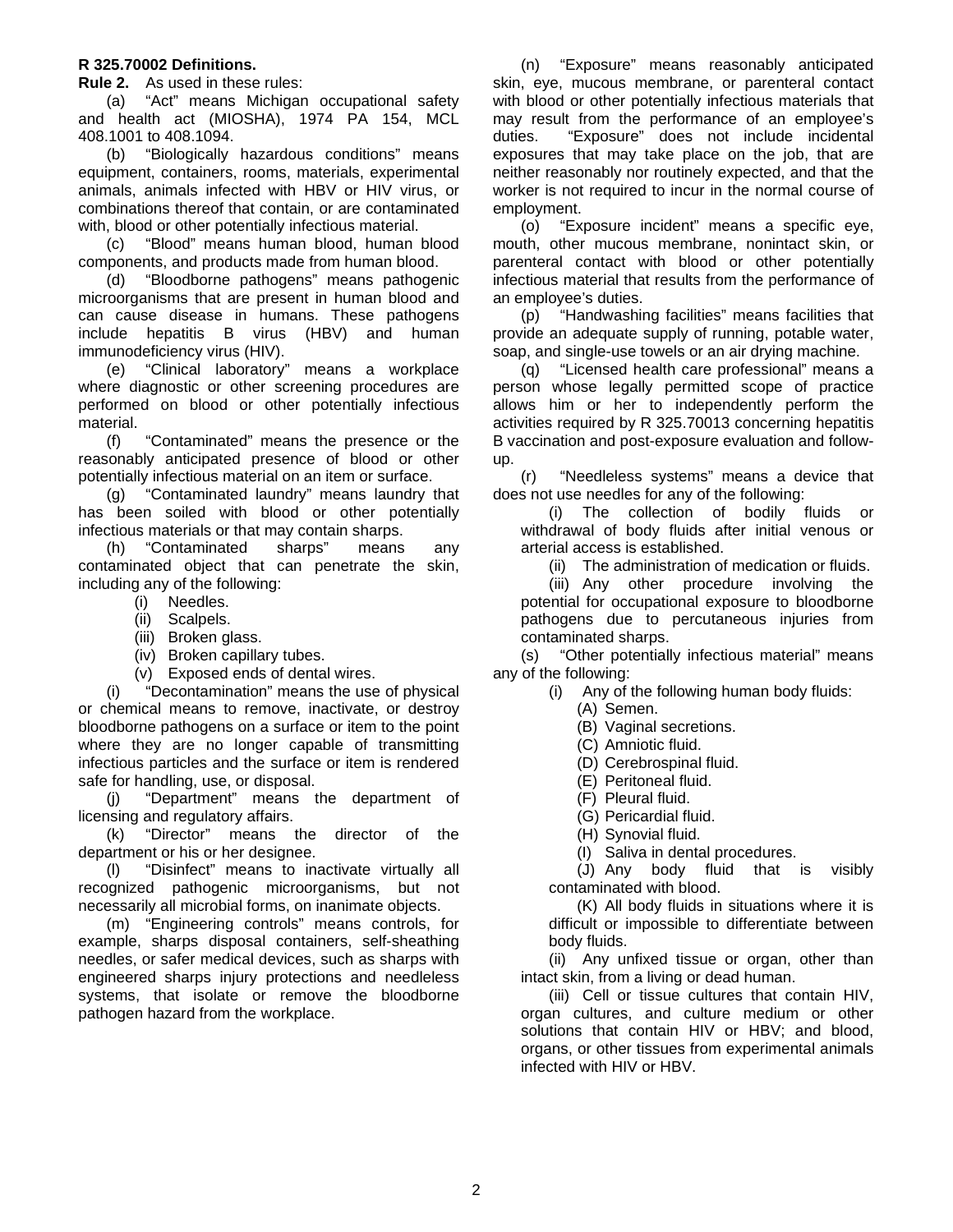(t) "Parenteral" means exposure occurring as a result of piercing mucous membrane or the skin barrier, such as exposure through subcutaneous, intramuscular, intravenous, or arterial routes resulting from needlesticks, human bites, cuts, and abrasions.

(u) "Personal protective equipment" or "PPE" means specialized clothing or equipment that is worn by an employee to protect him or her from a hazard. General work clothes, such as uniforms, pants, shirts, or blouses, that are not intended to function as protection against a hazard are not considered to be personal protective equipment.

(v) "Production facility" means a facility that is engaged in the industrial-scale, large-volume production of HIV or HBV or in the high-concentration production of HIV or HBV.

(w) "Regulated waste" means any of the following:

(i) Liquid or semiliquid blood or other potentially infectious material.

(ii) Contaminated items that would release blood or other potentially infectious material in a liquid or semiliquid state if compressed.

(iii) Items that are caked with dried blood or other potentially infectious material and that are capable of releasing these materials during handling.

(iv) Contaminated sharps.

(v) Pathological and microbiological waste that contains blood and other potentially infectious material.

(x) "Research laboratory" means a laboratory that produces or uses research laboratory-scale amounts of HIV or HBV. A research laboratory may produce high concentrations of HIV or HBV, but not in the volume found in a production facility.

(y) "Sharps with engineered sharps injury protections" means a nonneedle sharp or a needle device that is used for withdrawing body fluids, accessing a vein or artery, or administering medications or other fluids, and that has a build-in safety feature or mechanism that effectively reduces the risk of an exposure incident.

(z) "Source individual" means any living or dead individual whose blood or other potentially infectious material may be a source of occupational exposure to an employee. Examples of a source individual include all of the following:

(i) A patient of a hospital or clinic.

(ii) A client of an institution for the developmentally disabled.

(iii) A victim of trauma.

(iv) A client of a drug or alcohol treatment facility.

(v) A resident of a hospice or nursing home.

(vi) Human remains.

(vii) An individual who donates or sells his or her blood or blood components.

(aa) "Standard operating procedures (SOPs)" means any of the following that address the performance of work activities so as to reduce the risk of exposure to blood and other potentially infectious material:

(i) Written policies.

(ii) Written procedures.

- (iii) Written directives.
- (iv) Written standards of practice.
- (v) Written protocols.
- (vi) Written systems of practice.
- (vii) Elements of an infection control program.

(bb) "Sterilize" means the use of a physical or chemical procedure to destroy all microbial life, including highly resistant bacterial endospores.

(cc) "Universal precautions" means a method of infection control that treats all human blood and other potentially infectious material as capable of transmitting HIV, HBV, and other bloodborne pathogens.

(dd) "Work practices" means controls that reduce the likelihood of exposure to bloodborne pathogens by altering the manner in which a task is performed.

## <span id="page-2-0"></span>**R 325.70003 Exposure determination.**

**Rule 3.** (1) An employer shall evaluate routine and reasonably anticipated tasks and procedures to determine whether there is actual or reasonably anticipated employee exposure to blood or other potentially infectious material. Based on this evaluation, an employer shall categorize all employees into category A or B as follows:

(a) Category A consists of occupations that require procedures or other occupation-related tasks that involve exposure or reasonably anticipated exposure to blood or other potentially infectious material or that involve a likelihood for spills or splashes of blood or other potentially infectious material. This includes procedures or tasks conducted in nonroutine situations as a condition of employment.

(b) Category B consists of occupations that do not require tasks that involve exposure to blood or other potentially infectious material on a routine or nonroutine basis as a condition of employment. Employees in occupations in this category do not perform or assist in emergency medical care or first aid and are not reasonably anticipated to be exposed in any other way.

(2) An exposure determination shall be made without regard to the use of personal protective clothing and equipment.

<span id="page-2-1"></span>(3) An employer shall maintain a list of all job classifications that are determined to be category A.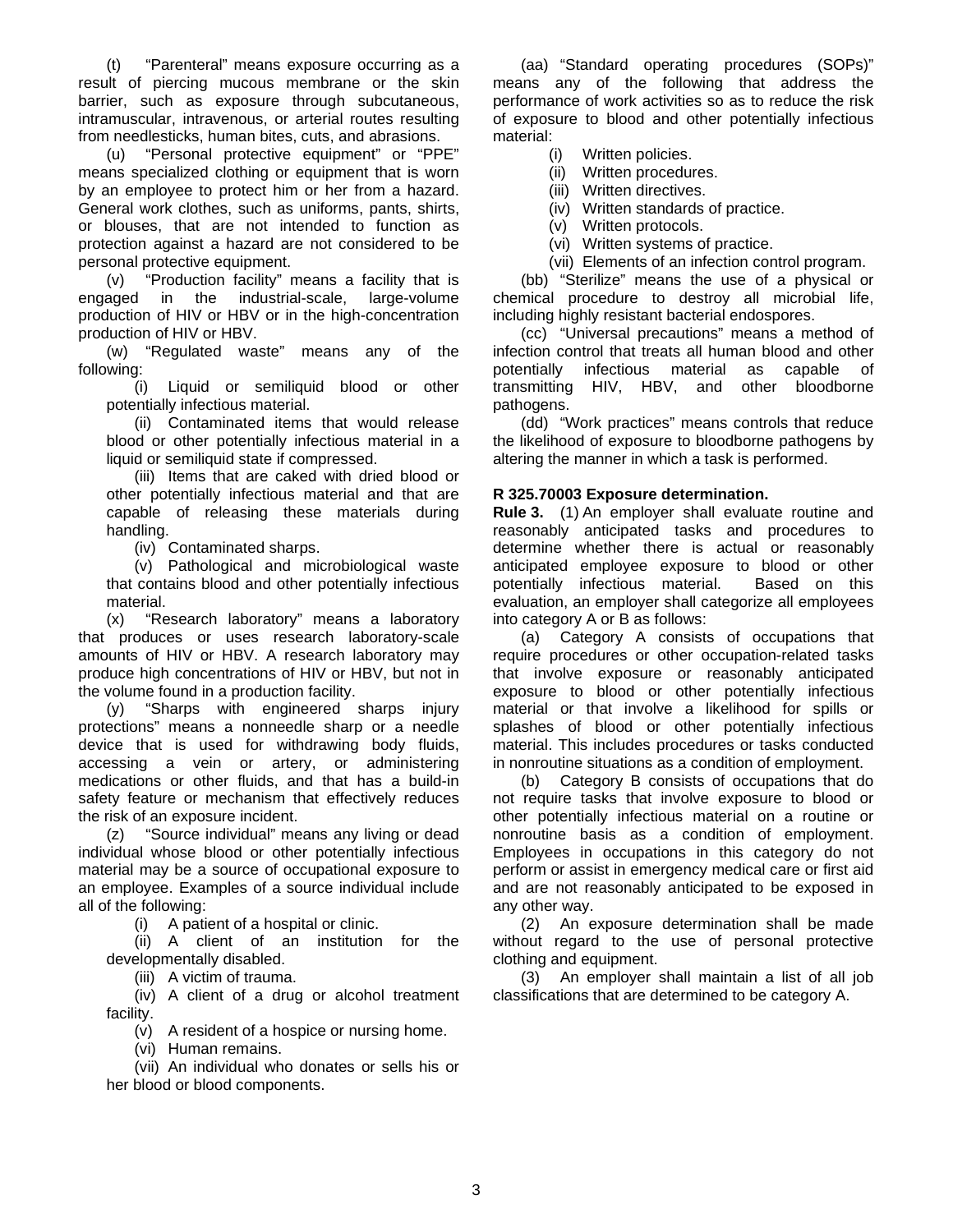#### **R 325.70004 Exposure control plan.**

**Rule 4**. (a) If an employee is determined to be in category A, then an employer shall establish a written exposure control plan to minimize or eliminate employee exposure.

(b) An exposure control plan shall contain all of the following information:

(i) The exposure determination required by R 325.70003(1).

(ii) The schedule and method of implementation for each applicable rule.

(iii) The contents or a summary of the training program required by R 325.70016.

(iv) The procedures for the evaluation of circumstances surrounding exposure incidents as required by R 325.70013(5).

(v) Task-specific standard operating procedures (SOPs) that address all of the following areas:

(A) Employee recognition of reasonably anticipated exposure to blood and other potentially infectious material.

(B) Appropriate selection, use, maintenance, and disposal of personal protective equipment.

(C) Contingency plans for foreseeable circumstances that prevent following the recommended SOPs.

(c) General employer policies or task-specific SOPs shall address the management of inadvertent exposures such as needlesticks or mucus membrane exposures.

(d) The exposure control plan shall be reviewed at least annually and updated as necessary. A review shall consider changes in employees' tasks and procedures and the latest information from the centers for disease control or the department. See appendix A for addresses of these agencies. The review and update of the exposure control plans shall comply with both of the following provisions:

(i) Reflect changes in technology that eliminate or reduce exposure to bloodborne pathogens.

(ii) Document annually consideration and implementation of appropriate commercially available and effective safer medical devices designed to eliminate or minimize occupational exposure.

(e) An employer shall ensure that only a person who has knowledge of applicable control practices is authorized to write and to review an exposure control plan.

(f) An employer shall ensure that the exposure control plan is made available to the director or a representative of the director for examination and copying upon request.

(g) An employer shall ensure that a copy of the exposure control plan is accessible to category A employees in accordance with Occupational Health Standard Part 470 "Employee Medical Records and Trade Secrets," as referenced in R 325.70001a.

(h) An employer who is required to establish an exposure control plan shall solicit input from nonmanagerial employees responsible for direct patient care who are potentially exposed to injuries from contaminated sharps in the identification, evaluation, and selection of effective engineering and work practice controls and shall document the solicitation in the exposure control plan.

#### <span id="page-3-0"></span>**R 325.70005 Universal precautions.**

**Rule 5.** Universal precautions shall be observed to prevent contact with blood and other potentially infectious materials. If differentiation between body fluid types is difficult or impossible, all body fluids shall be considered potentially infectious materials.

## <span id="page-3-1"></span>**R 325.70006 Engineering controls.**

**Rule 6.** (1) Engineering controls shall be used in combination with work practice controls to minimize or eliminate employee exposure to blood and other potentially infectious material. Where exposure remains after use of engineering and work practice controls, personal protective equipment shall also be used.

(2) Engineering controls shall be examined and maintained or replaced on a regular schedule to ensure their effectiveness.

(3) An employer shall provide hand-washing facilities which are readily accessible to employees. When provision of hand-washing facilities is not feasible, an employer shall provide an appropriate antiseptic hand cleanser with clean cloth or paper towels or antiseptic towelettes.

#### <span id="page-3-2"></span>**R 325.70007 Work practices.**

**Rule 7.** At a minimum, work practices shall ensure all of the following:

(a) All personal protective equipment shall be removed before leaving the work area and shall be placed in an appropriately designated area or container for storage, washing, decontamination, or disposal.

(b) If a garment is penetrated by blood or other potentially infectious materials, the garment shall be removed immediately or as soon as feasible.

(c) Employers shall provide handwashing facilities that are readily accessible to employees. When provision of handwashing facilities is not feasible, the employer shall provide either an appropriate antiseptic hand cleanser in conjunction with clean cloth/paper towels or antiseptic towelettes. When antiseptic hand cleansers or towelettes are used, employees shall wash hands with soap and running water as soon as feasible.

(d) Employers shall ensure that employees wash their hands immediately or as soon as feasible after removal of gloves or other personal protective equipment.

(e) Employers shall ensure that employees wash hands and any other skin with soap and water, or flush mucous membranes with water immediately or as soon as feasible following contact of such body areas with blood or other potentially infectious materials.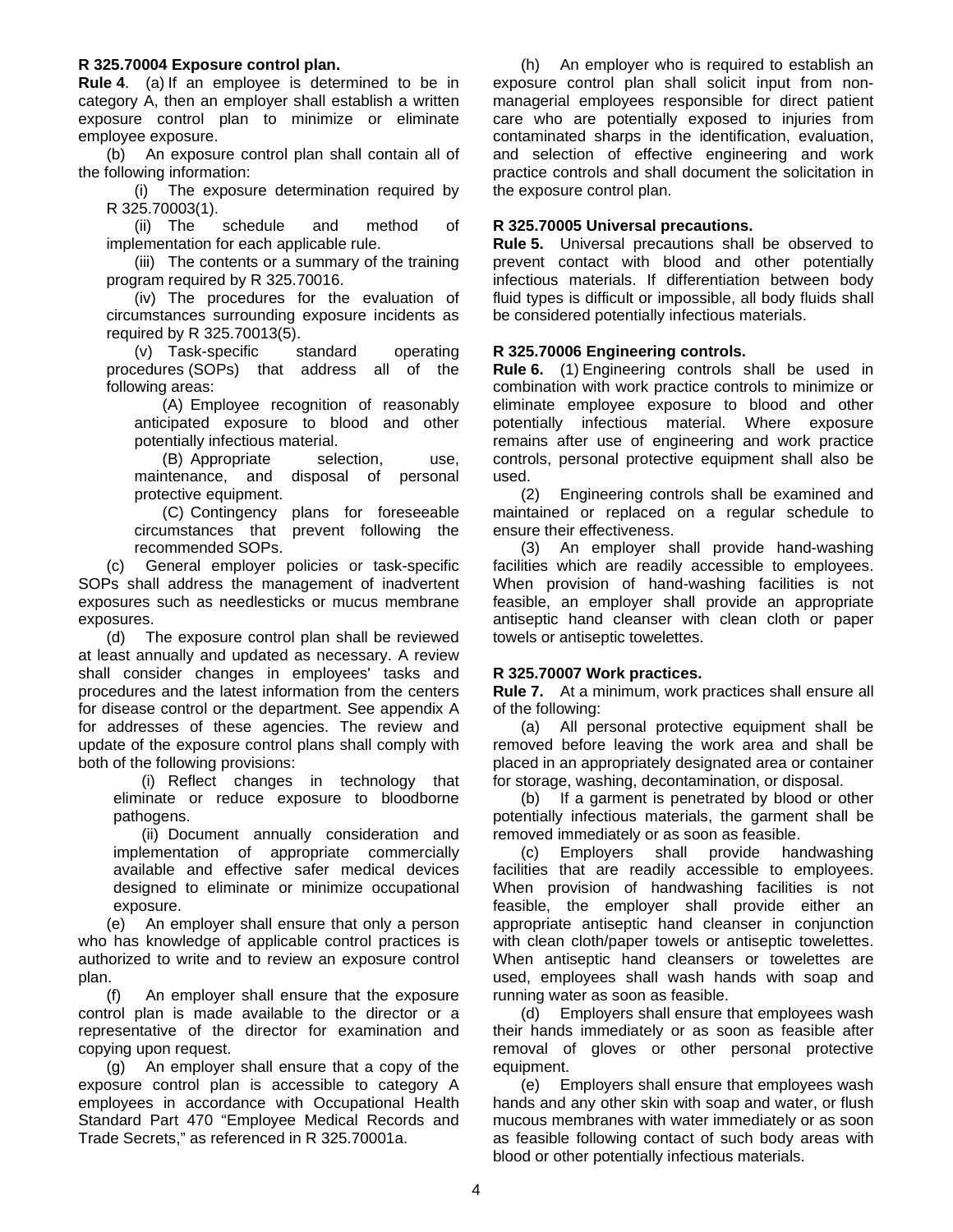(f) Used needles and other contaminated sharps shall not be sheared, bent, or broken and shall not be recapped or resheathed where other disposal methods are practical. Used needles and other sharps shall not be recapped, resheathed, or removed unless the employer can demonstrate that no alternative is feasible or that such action is required by a specific medical procedure. Needle recapping or removal shall be accomplished by use of a mechanical device or a 1 handed technique. The disposal of needles and sharps shall be accomplished in accordance with the provisions of R 325.70010.

(g) Eating, drinking, smoking, applying cosmetics or lip balm, or handling contact lenses is prohibited in laboratories and other work areas where there is a reasonable likelihood of exposure.

(h) Food and drink shall not be stored in refrigerators, freezers, shelves, cabinets, or on countertops or benchtops where blood or other potentially infectious material is present or in other areas of possible contamination.

(i) All procedures that involve blood or other potentially infectious material shall be performed in a manner that minimizes splashing, spraying, and aerosolization of blood or other potentially infectious material.

(j) Mouth pipetting or suctioning is prohibited.

#### <span id="page-4-0"></span>**R 325.70008 Protective work clothing and equipment.**

**Rule 8.** An employer shall provide protective work clothing and equipment used in the following:

(a) When there is occupational exposure, an employer shall provide, at no cost to the employee, and assure that an employee uses, appropriate personal protective clothing and equipment, such as any of the following:

- (i) Gloves.
- (ii) Gowns.
- (iii) Fluid-proof aprons.
- (iv) Laboratory coats.
- (v) Head and foot coverings.
- (vi) Faceshields or mask and eye protection.
- (vii) Mouthpieces.
- (viii) Resuscitation bags.
- (ix) Pocket masks.
- (x) Other ventilation devices.

Personal protective equipment is appropriate only if it does not permit blood or other potentially infectious material to pass through to or reach the employee's work clothes, street clothes, undergarments, skin, eyes, mouth, or other mucous membranes under normal conditions of use and for the duration of time that the protective equipment is used.

(b) An employer shall ensure that an employee uses appropriate personal protective equipment unless the employer shows that the employee temporarily and briefly declined to use PPE when, under rare and extraordinary circumstances, it was the employee's professional judgment that in the specific instance the use of PPE would have prevented the delivery of health care or public safety services or would have posed an increased hazard to the safety of the worker or coworker. When the employee makes this judgment, the circumstances shall be investigated and documented to determine if changes can be made to prevent future occurrences.

(c) An employer shall assure that appropriate protective equipment and clothing in the appropriate sizes are readily accessible at the worksite or issued to employees at no cost to the employees. Hypoallergenic gloves, glove liners, powderless gloves, or other similar alternatives shall be readily accessible to employees who are allergic to the gloves normally provided. See appendix A for more information.

(d) An employer shall provide for the cleaning, laundering, or disposing of protective clothing and equipment required by this rule.

(e) An employer shall repair or replace required protective clothing and equipment as needed to maintain their effectiveness.

(f) An employee shall wear gloves if there is a reasonable anticipation of direct skin contact with blood, other potentially infectious material, mucous membranes, or nonintact skin of patients; when performing vascular access procedures, except as specified in subdivision (g) of this subrule; and when handling items or surfaces that are soiled with blood or other potentially infectious material.

Disposable (single-use) gloves, such as surgical or examination gloves, shall be replaced a soon as practical if contaminated or as soon as feasible if torn, punctured, or ineffective as barriers. Disposable gloves shall not be washed or decontaminated for reuse. Utility gloves shall be discarded if any are cracked, peeling, discolored, torn, or punctured or exhibit other signs of deterioration, but may be decontaminated for reuse if the integrity of the glove is maintained.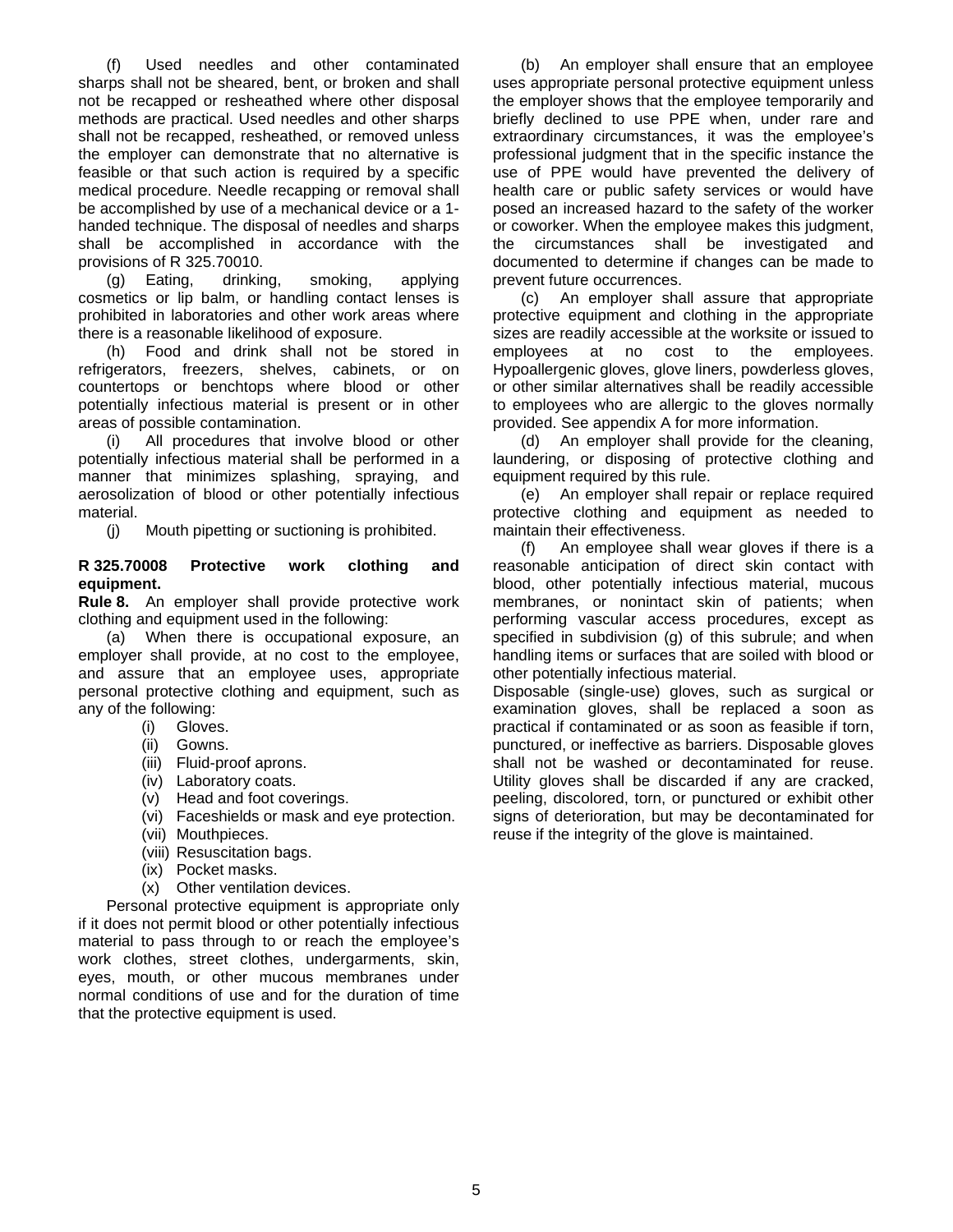(g) If an employer of a volunteer blood donation center judges that routine gloving for all phlebotomies is not necessary, the employer shall do all of the following:

(i) Periodically reevaluate this policy.

(ii) Make appropriate gloves available to all employees who wish to use them for phlebotomy.

(iii) Not discourage the use of gloves for phlebotomy.

(iv) Require that gloves be used for phlebotomy in the following circumstances:

(A) When the employee has cuts, scratches, or other breaks in the skin on his or her hands or wrists.

(B) When the employee judges that hand contamination with blood may occur, for example, when performing phlebotomy on an uncooperative patient.

(C) When the employee is receiving training in phlebotomy.

(h) Employees shall wear masks and eye protection or chin-length face shields as appropriate if splashes, sprays, spatters, droplets, or aerosols of blood or other potentially infectious material may be generated and if there is a likelihood for eye, nose, or mouth contamination.

(i) Employees shall wear gowns, lab coats, aprons, clinic jackets, or similar outer garments where appropriate if there is a reasonably anticipated exposure. Such clothing shall protect all areas of exposed skin that have a significant likelihood for contamination. The type of characteristics will depend upon the task and degree of exposure anticipated.

(j) Employees shall wear surgical caps or hoods and shoe covers or boots where appropriate if there is a reasonable anticipation of gross contamination, for example, in autopsies and orthopedic surgery.

#### <span id="page-5-0"></span>**R 325.70009 Housekeeping.**

**Rule 9**. (1) An employer shall assure that the worksite is maintained in a clean and sanitary condition. An employer shall determine and implement an appropriate written schedule for cleaning and for the method of decontamination based on all of the following:

- (a) The location within a facility.
- (b) The type of surface to be cleaned.
- (c) The type of soil present.
- (d) The tasks or procedures being performed.

(2) All equipment and environmental and working surfaces shall be maintained in a sanitary condition as follows:

(a) Work surfaces shall be cleaned and appropriately decontaminated with an appropriate disinfectant in all of the following instances:

(i) After completion of procedures.

(ii) When surfaces are overtly contaminated.

(iii) Immediately when blood or other potentially infectious material is spilled.

(iv) At the end of the work shift if the surface may have become contaminated since the last cleaning. See appendix A for supplemental information.

(b) Protective coverings such as plastic wrap, aluminum foil, or plastic-backed, absorbent paper may be used to cover equipment and environmental surfaces. These coverings shall be removed and replaced at the end of the work shift if contaminated or as soon as feasible when they become overly contaminated.

(c) Equipment that may become contaminated with blood or other potentially infectious material shall be examined before servicing or shipping and shall be decontaminated as necessary unless the employer can demonstrate that decontamination is not feasible. If decontamination is not feasible, the employer shall ensure that a readily observable label which states the portions of the equipment that remain contaminated and that is in compliance with R 325.70014(2)(h) is attached to the equipment. The employer shall ensure that all affected employees, the servicing representative, or the manufacturer, as appropriate, is notified that equipment decontamination is not feasible and is notified of the portions of the equipment that remain contaminated before handling, servicing, or shipping so that appropriate precautions will be taken.

(d) All bins, pails, cans, and similar receptacles that are intended for reuse and that have a reasonable likelihood for becoming contaminated with blood and other potentially infectious material shall be inspected and decontaminated on a regularly scheduled basis and shall be cleaned and decontaminated immediately, or as soon as possible, upon visible contamination.

(e) Broken glassware that may be contaminated shall not be picked up directly with the hands. It shall be cleaned up using mechanical means, such as a brush and dust pan, tongs, cotton swabs, or forceps.

(f) Specimens of blood or other potentially infectious material shall be placed in a closable leakproof container during collection, handling, processing, storing, transporting, or shipping. If contamination of the outside of a primary container is likely, a second leakproof container shall be placed over the outside of the first and closed to prevent leakage during handling, processing, storing, transporting, or shipping. If puncture of the primary container is likely, then the primary container shall be placed within a leakproof, puncture-resistant secondary container. All containers shall be labeled or colorcoded in accordance of R 325.70014.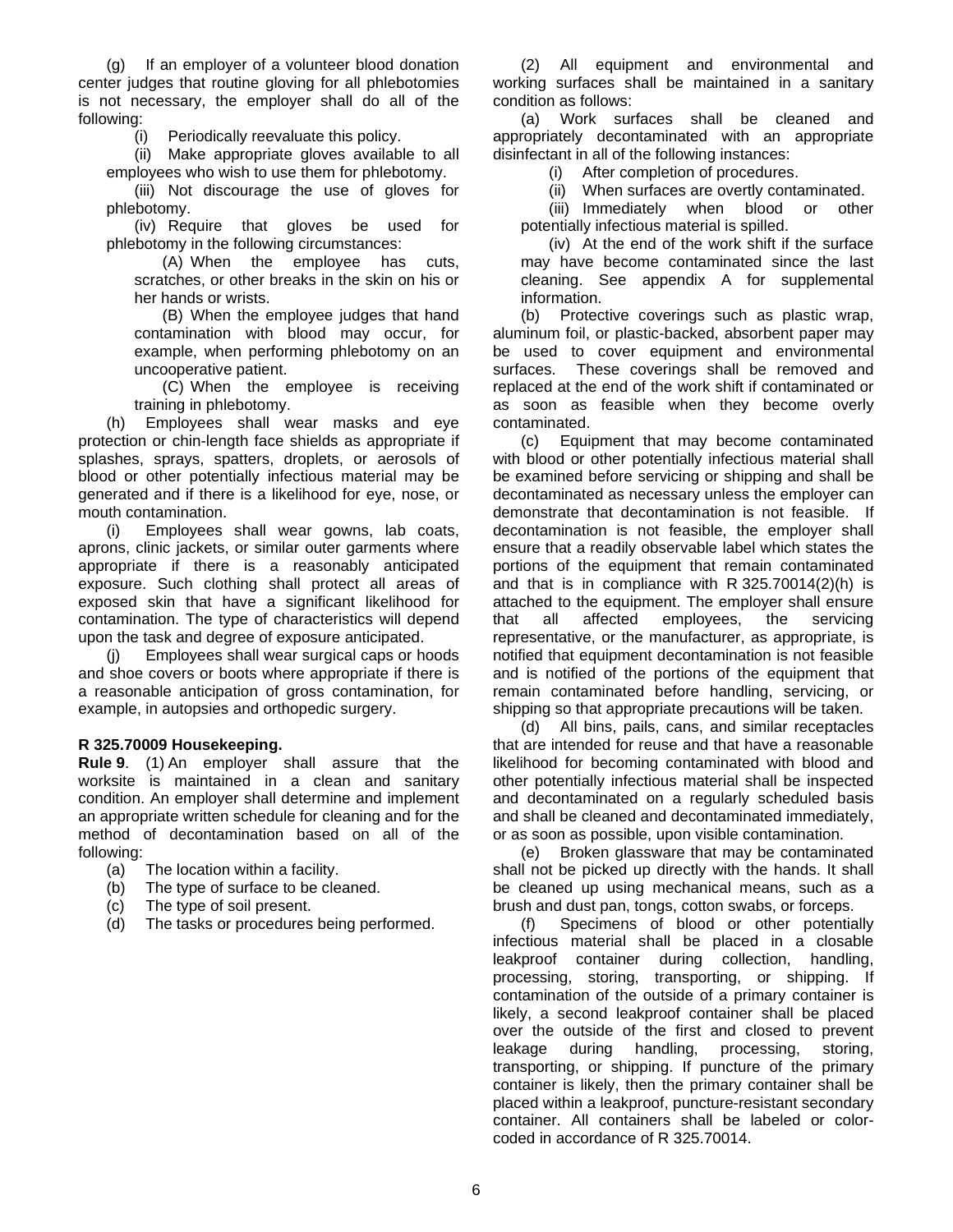(g) Reusable sharps that are contaminated with blood or other potentially infectious materials shall not be stored or processed in a manner that requires employees to reach by hand into the containers where these sharps have been placed.

## <span id="page-6-0"></span>**R 325.70010 Regulated waste disposal.**

**Rule 10.** (1) All regulated waste that is being disposed of shall be placed in closable, leakproof containers or bags that are color-coded or labeled as required by the provisions of R 325.70014. If outside contamination of the container or bag is likely to occur, then a second leakproof container or bag that is closable and labeled or color-coded shall be placed over the outside of the first and closed to prevent leakage during handling, storage, and transport.

(2) Immediately after use, contaminated sharps shall be disposed of in closable, leakproof, punctureresistant, disposable containers that are labeled or color-coded according to the provisions of R 325.70014. These containers shall be easily accessible to personnel; shall be located in the immediate area of use or where sharps are likely to be found, unless needles are mechanically recapped and transported through nonpublic corridors to the container; and shall be replaced routinely and not allowed to overfill.

(3) The disposal of all medical waste shall be in compliance with the provisions of sections 13801 to 13831 of Act No. 368 of the Public Acts of 1978, as amended, being §§333.13801 to 333.13831 of the Michigan Compiled Laws, and known as the medical waste regulatory act.

#### <span id="page-6-1"></span>**R 325.70011 Laundry.**

**Rule 11**. (1) Laundry that is or may be soiled with blood or other potentially infectious material or that may contain contaminated sharps shall be treated as if it were contaminated and shall be handled as little as possible with a minimum of agitation.

(2) Contaminated laundry shall be bagged at the location where it was used and shall not be sorted or rinsed in areas where patients are cared for.

(3) Contaminated laundry shall be placed and transported in bags or containers labeled or colorcoded in accordance with R 325.70014. If laundry is wet and presents the likelihood for soaking through or leaking from the bag, it shall be placed and transported in leakproof bags.

(4) An employer shall ensure that laundry workers wear protective gloves and other appropriate personal protective work clothing while handling contaminated laundry.

(5) When an employer follows universal precautions in the handling of all soiled laundry, alternative labeling or color coding is sufficient if it permits all employees to recognize the containers that are required to be in compliance with universal precautions.

(6) When an employer ships contaminated laundry off-site to a facility that does not use universal precautions in the handling of all laundry, the shipping employer shall use bags or containers that are labeled or color-coded in accordance with R 325.70014.

#### <span id="page-6-2"></span>**R 325.70012 HIV and HBV research laboratories and production facilities.**

**Rule 12.** (1) This rule applies to research laboratories and production facilities that are engaged in the culture, production, concentration, experimentation, and manipulation of HIV and HBV. This rule applies to such laboratories and facilities in addition to the other requirements of these rules. This rule does not apply to clinical or diagnostic laboratories that are engaged solely in the analysis of blood, tissues, or organs.

(2) Research laboratories and production facilities shall be in compliance with all of the following requirements:

(a) All infectious liquid or solid waste shall be incinerated or decontaminated by a method known to effectively destroy bloodborne pathogens before being disposed of.

(b) Laboratory doors shall be kept closed when work involving HIV or HBV is in progress.

(c) Contaminated materials that are to be decontaminated at a site away from the work area shall be placed in a durable, leakproof, labeled or colorcoded container that is closed before being removed from the work area.

(d) Access to the work area shall be limited to authorized persons only. Written policies and procedures shall be established whereby only persons who have been advised of the biohazard, who meet any specific entry requirements, and who comply with all entry and exit procedures shall be allowed to enter the work areas and animal rooms.

(e) When other potentially infectious material or infected animals are present in the work area or containment module, a hazard warning sign that incorporates the universal biohazard symbol shall be posted on all access doors. The hazard warning sign shall be in compliance with the provisions of R 325.70014(1).

(f) All activities that involve other potentially infectious material shall be conducted in biological safety cabinets or other physical containment devices within the containment module. Work with such material shall not be conducted on the open bench.

(g) Laboratory coats, gowns, smocks, uniforms, or other appropriate protective clothing shall be used in the work area and animal rooms. Protective clothing shall not be worn outside of the work area and shall be decontaminated before being laundered.

(h) Special care shall be taken to avoid skin contamination with other potentially infectious materials. Gloves shall be worn when handling infected animals and when making contact with other potentially infectious materials is unavoidable.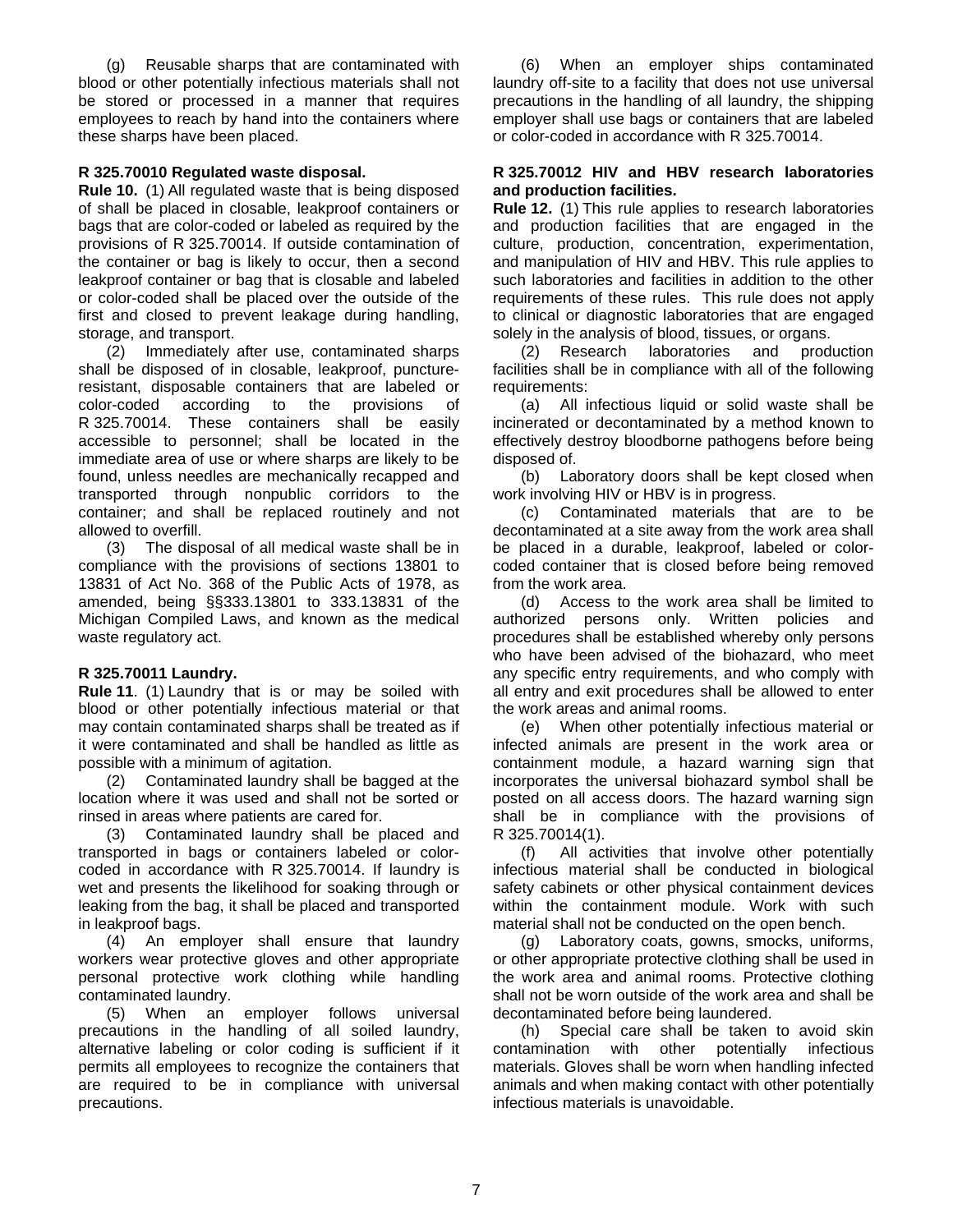(i) All waste from work areas, including animal rooms, shall be incinerated or decontaminated by a method known to effectively destroy bloodborne pathogens before disposal.

(j) Vacuum lines shall be protected with highefficiency particulate air (HEPA) filters, or equivalent filters, and liquid disinfectant traps. Filters and traps shall be checked routinely and maintained or replaced as necessary.

(k) Hypodermic needles, syringes, and other sharp instruments shall be used only when a safer alternate technique is not feasible. Only needle-locking syringes or disposable syringe with needle units that have a needle as an integral part of the syringe shall be used for the injection or aspiration of other potentially infectious material. Extreme caution shall be used when handling needles and syringes to avoid autoinoculation and the generation of aerosols during use and disposal. A needle shall not be bent, sheared, replaced in the sheath or guard, or removed from the syringe after being used. The needle and syringe shall be promptly placed in a puncture-resistant container and decontaminated, preferably by autoclaving, before being discarded or reused.

(l) A spill or accident that results in an exposure incident shall be immediately reported to the laboratory director or another responsible person. Spills shall immediately be contained and cleaned up by appropriate professional staff who are trained and equipped to work with potentially concentrated infectious material.

(m) A biosafety manual shall be prepared or adopted and reviewed and updated at least annually. Personnel shall be advised of potential hazards and shall be required to read and follow instructions on practices and procedures.

(n) Both of the following containment equipment requirements shall be complied with:

(i) Class I, II, or III certified biological safety cabinets or other appropriate combinations of personal protection or physical containment devices, such as any of the following, shall be used for all activities with other potentially infectious material that poses a threat of exposure to droplets, splashes, spills, or aerosols:

- (A) Special protective clothing.
- (B) Respirators.
- (C) Centrifuge safety cups.
- (D) Sealed centrifuge rotors.
- (E) Containment caging for animals.

(ii) Biological safety cabinets shall be certified when installed, at least annually, and when they are relocated.

(3) HIV and HBV research laboratories shall be in compliance with both of the following requirements:

(a) Each laboratory shall contain a sink for washing hands and an eye wash station that are readily available in the work area.

(b) An autoclave for the decontamination of regulated wastes shall be available.

(4) HIV and HBV production facilities shall be in compliance with all of the following requirements:

(a) The work areas shall be separated from areas that are open to an unrestricted traffic flow within the building. Passage through 2 sets of doors shall be the basic requirement for entry into the work area from access corridors or other contiguous areas. Physical separation of the high-containment work area from access corridors or other areas or activities may also be provided by a double-doored room for changing clothes, an airlock, or other access facility that requires passing through 2 sets of doors before entering the work area. Showers may be included as part of the changing room.

(b) The interior surfaces of walls, floors, and ceilings shall be water-resistant so that they can be easily cleaned. Penetrations in these surfaces shall be sealed or capable of being sealed to facilitate decontamination of the work area.

(c) Each work area shall contain a sink for washing hands. The sink shall be foot-operated, elbow operated, or automatically operated and shall be located near the exit door of the work area.

(d) Access doors to the work area or containment module shall be self-closing.

(e) An autoclave for the decontamination of infectious wastes shall be available within, or as near as possible to, the work area.

(f) A ducted exhaust air ventilation system shall be provided. This system shall create directional airflow that draws air into the work area through the entry area. The exhaust air shall not be recirculated to any other area of the building, shall be discharged to the outside, and shall be dispersed away from occupied areas and air intakes. The proper direction of the airflow into the work area shall be verified.

(5) Additional training requirements for employees in HIV and HBV research laboratories and HIV and HBV production facilities are specified in R 325.70016(6).

#### <span id="page-7-0"></span>**R 325.70013 Vaccinations and postexposure follow-up.**

**Rule 13.** (1) An employer shall assure that all medical evaluations are procedures that are performed by or under the supervision of a licensed physician or other licensed health care professional and that all laboratory tests are conducted by an accredited laboratory.

(2) An employer shall assure that all evaluations, procedures, vaccinations, and postexposure prophylaxes are provided without cost to the employee, at a reasonable time and place, and according to current recommendations of the United States public health service, unless in conflict with this rule.

(3) An employer shall assure that all employees will receive appropriate counseling with regard to medical risks and benefits before undergoing any evaluations, procedures, vaccinations, or postexposure prophylaxes.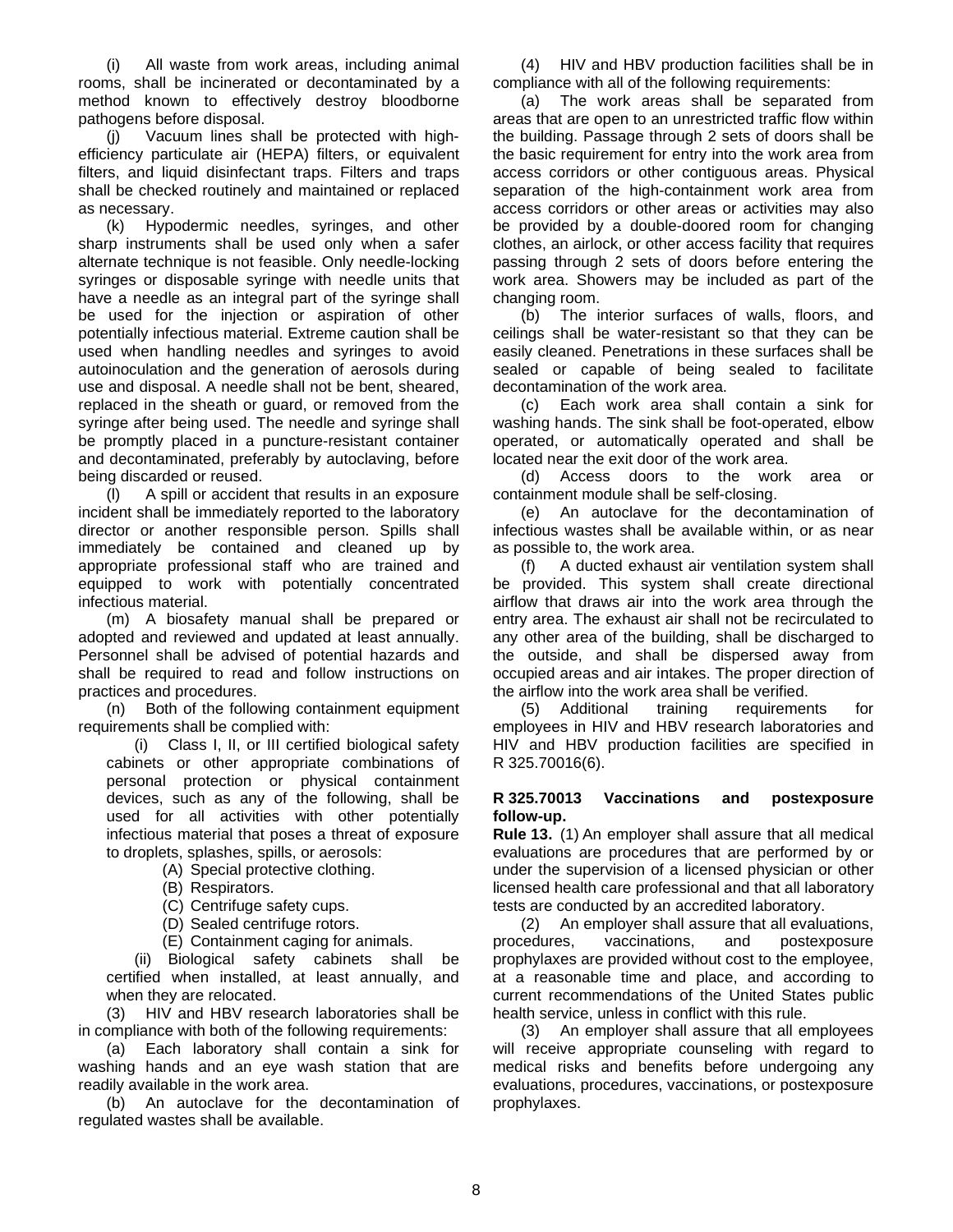(4) Within 10 working days of the time of initial assignment and after the employee has received training required by R 325.70016(5)(i), an employer shall make all of the following available to each category A employee:

(a) A hepatitis B vaccination. If an employee initially declines vaccination, but at a later date, while still covered under these rules, decides to accept the HBV vaccine, the employer shall provide the vaccine at that time. If a booster dose or doses are recommended by the United States public health service at a future date, the booster dose or doses shall be made available.

(b) If an employee has previously received the complete HBV vaccination series, is found to be immune to HBV by virtue of adequate antibody titer, or the vaccine is contraindicated for medical reasons, then the employer is not required to offer the HBV vaccine to that employee.

(c) An employer shall not make participation in a prescreening program a prerequisite for receiving hepatitis B vaccination.

(d) An employer shall assure that an employee who declines to accept hepatitis B vaccination signs a waiver statement with all of the following provisions:

(i) Understanding of risk.

(ii) Acknowledgment of opportunity of vaccination at no cost.

(iii) Declining vaccination.

(iv) Future availability of vaccination at no cost if desired, if still in at-risk status. See appendix B for a sample of an acceptable waiver statement.

(5) An employer shall provide each exposed employee with an opportunity to have a confidential medical evaluation and follow-up subsequent to a reported occupational exposure incident to blood or other potentially infectious material. The evaluation and follow-up shall include, at a minimum, all of the following elements:

(a) Documentation of the route or routes of exposure and the circumstances under which the exposure incident occurred.

(b) Identification and documentation of the source individual, unless the employer can establish that identification is infeasible or prohibited by state or local law, shall include all of the following:

(i) The source individual's blood shall be tested as soon as feasible and after consent is obtained to determine HBV and HIV infectivity. If consent is not obtained, the employer shall establish that legally required consent cannot be obtained. If the source individual's consent is not required by law, his or her blood, if available, shall be tested and the results documented.

(ii) If the source individual is already known to be infected with HBV or HIV, testing need not be repeated.

(iii) Results of the source individual's testing shall be made available to the exposed employee, and the employee shall be informed of applicable laws and regulations concerning disclosure of the identity and infectious status of the source individual.

(c) Collection and testing of blood or HBV and HIV serological status shall include both of the following:

(i) The exposed employee's blood shall be collected as soon as feasible and tested after consent is obtained.

(ii) If the exposed employee consents to baseline blood collection, but not to HIV testing at that time, the sample shall be preserved for not less than 90 days. If within the 90 days the employee elects to have the baseline sample tested, such testing shall be done as soon as feasible.

(d) Postexposure prophylaxis, when medically indicated, as recommended by the United States public health service.

(e) Counseling on risk reduction and the risks and benefits of HIV testing in accordance with state law.

(f) Evaluation of reported illnesses.

(6) An employer shall ensure that the health care professional who is responsible for the hepatitis B Vaccination is provided with a copy of these rules and appendices. An employer shall ensure that the health care professional who evaluates an employee after an exposure incident is provided with all of the following information:

(a) A description of the affected employee's duties as they relate to the employee's exposure incident.

(b) Documentation of the route or routes of exposure and the circumstances under which exposure occurred.

(c) Results of the source individual's blood testing, if available.

(d) All medical records that are relevant to the appropriate treatment of the employee, including vaccination status, and that are the employer's responsibility to maintain.

(7) For each evaluation pursuant to the provisions of this rule, an employer shall obtain, and provide an employee with a copy of, the evaluating health care professional's written opinion within 15 working days of the completion of the evaluation. The written opinion shall be limited to the following information:

(a) Whether hepatitis B vaccination is indicated for an employee and if the employee has received such vaccination.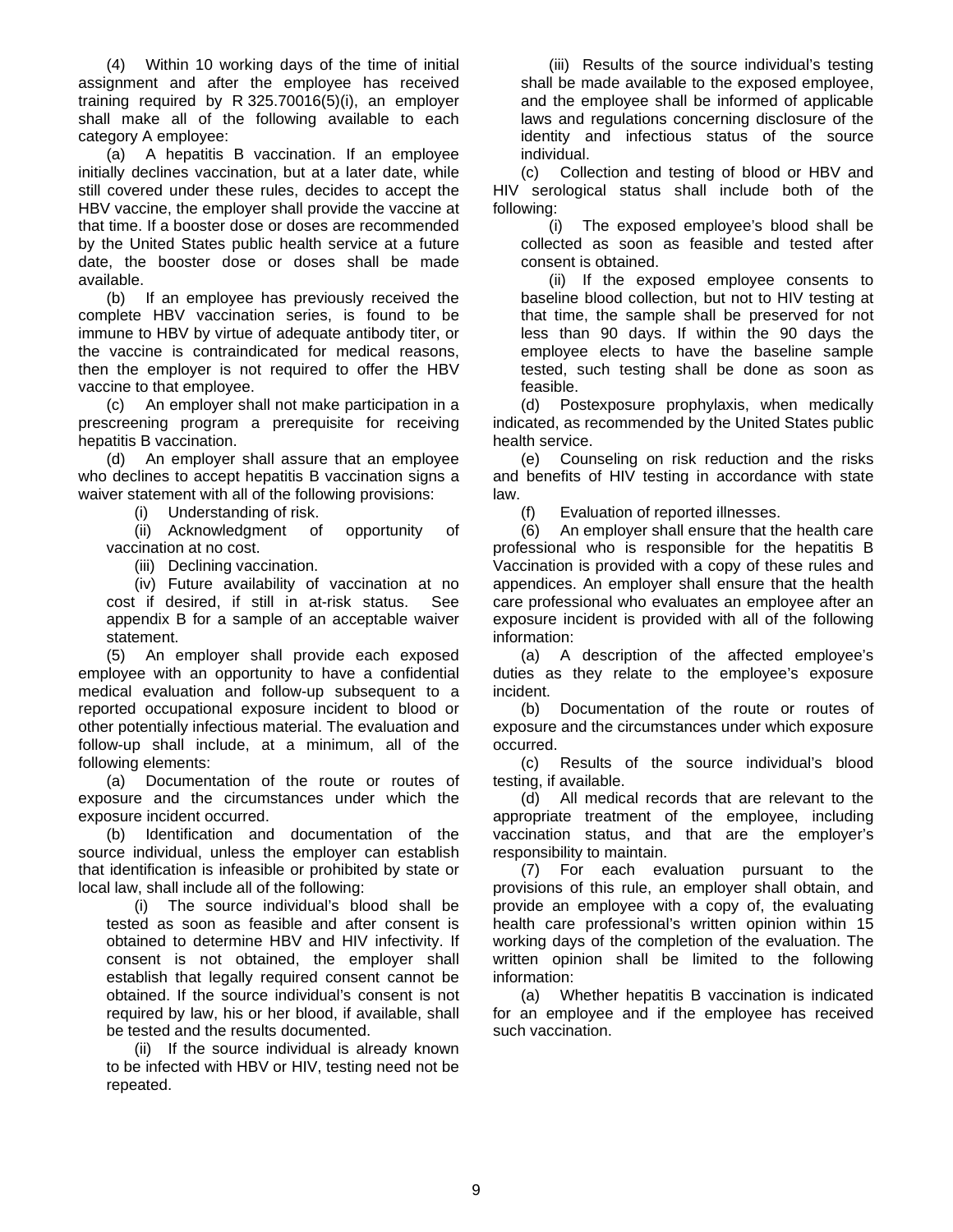(b) A statement that the employee has been informed of the results of the medical evaluation and that the employee has been told about any medical conditions that have resulted from exposure to blood or other potentially infectious material and that require further evaluation or treatment. The written opinion obtained by the employer shall not reveal specific findings or diagnoses that are unrelated to the employee's ability to wear protective clothing and equipment or receive vaccinations. Such findings and diagnoses shall remain confidential.

(8) Medical records that are required by these rules shall be maintained in accordance with R 325.70015.

#### <span id="page-9-0"></span>**R 325.70014 Communication of hazards to employees.**

**Rule 14.** (1) An employer shall post signs at the entrance to work areas specified in R 325.70012. The signs shall bear the following legend:



These signs shall be fluorescent orange-red with lettering and symbols in a contrasting color.

(2) Labels shall be in compliance with all of the following requirements:

(a) Warning labels shall be affixed to containers of regulated waste, refrigerators and freezers that contain blood or other potentially infectious material, and other containers that are used to store or transport blood or other potentially infectious material, except as provided in subdivision (e) or (f) of this subrule.

(b) Labels that are required pursuant to this rule shall include the follow legend:

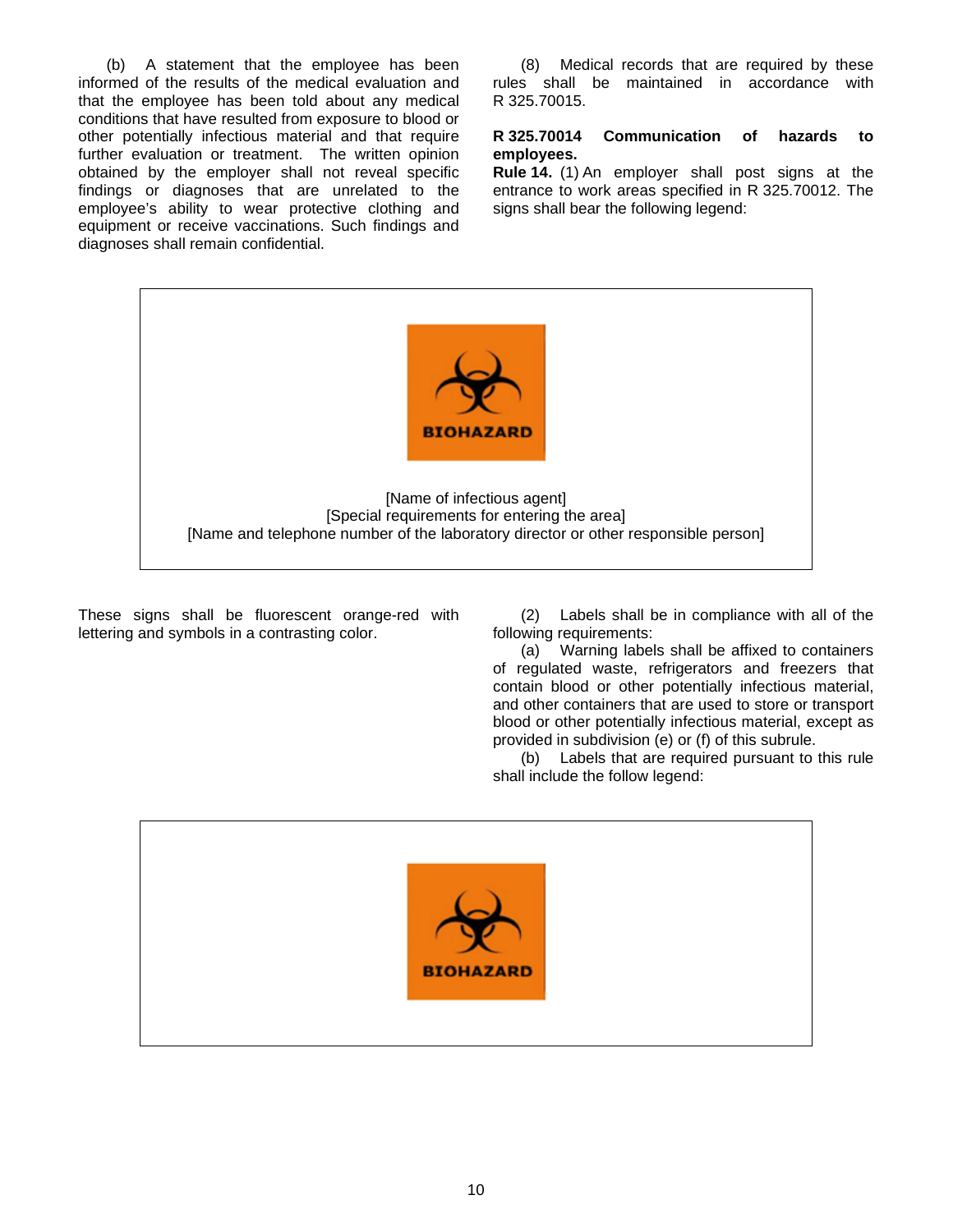(c) Labels shall be fluorescent orange or orangered or predominately orange or orange-red, with lettering or symbols in a contrasting color.

(d) Labels shall either be an integral part of the container or shall be affixed as close as safely possible to the container by string, wire, or adhesive or by another method that prevents the loss of labels or the unintentional removal of labels.

(e) Red bags or red containers may be substituted for labels.

(f) Containers of blood, blood components, or blood products that are labeled as to their contents and that have been released for transfusion or other clinical use are exempted from the labeling requirements of this rule.

(g) Individual containers of blood or other potentially infectious materials that are placed in a labeled container during storage, transport, shipment, or disposal are exempted from labeling requirements.

(h) Labels required for contaminated equipment shall be in accordance this subrule and shall also describe which portions of the equipment remain contaminated.

(i) Regulated waste that has been decontaminated need not be labeled or color-coded.

## <span id="page-10-0"></span>**R 325.70015 Recordkeeping.**

**Rule 15.** (1) An employer shall establish and maintain medical records for each category A employee in accordance with General Industry and Construction Safety and Health Standard Part 470. "Employee Medical Records and Trade Secrets," as referenced in R 325.70001.

 (2) An employer shall ensure that medical records contain, at a minimum, all of the following information:

 (a) A copy of the employee's hepatitis B vaccination status, including the dates administered and medical records relating to the employee's ability to receive a vaccination as required by R 325.70013.

 (b) A copy of all results of examinations, medical testing, and follow-up procedures as required by R 325.70013.

 (c) The employer's copy of the physician's written opinion.

 (d) A copy of the information provided to the physician as required by R 325.70013(6).

 (3) An employer shall assure that employee medical records that are required by this rule are kept confidential and are not disclosed or reported without the employee's express written consent to any person within or outside the workplace, except as required by this rule or as may be required or permitted by law.

 (4) An employer shall maintain employee medical records for not less than the duration of employment plus 30 years in accordance with General Industry and Construction Safety and Health Standard Part 470. "Employee Medical Records and Trade Secrets," as referenced in R 325.70001.

 (5) An employer shall develop and maintain training records for each category A employee. Training records shall be maintained for 3 years beyond the date that the training occurred.

 (6) Training records shall include all of the following information:

(a) The dates of the training sessions.

 (b) The contents or a summary of the training sessions.

 (c) The names and qualifications of persons who conduct the training.

 (d) The names and job titles of all persons who attend the training sessions.

 (7) An employer shall ensure that all records that are required to be maintained by these rules are made available, upon request, to representatives of the department or the director for examination and copying.

 (8) An employer shall ensure that employee training records are provided, upon request, for examination and copying to employees, employee representatives, and the director in accordance with General Industry and Construction Safety and Health Standard Part 470. "Employee Medical Records and Trade Secrets," as referenced in R 325.70001.

 (9) An employer shall ensure that employee medical records are provided, upon request, for examination and copying to the subject employee, to anyone who has the written consent of the subject employee, and to the director in accordance with General Industry and Construction Safety and Health Standard Part 470. "Employee Medical Records and Trade Secrets," as referenced in R 325.70001.

 (10) An employer shall comply with the requirements that involve the transfer of records in General Industry and Construction Safety and Health Standard Part 470. "Employee Medical Records and Trade Secrets," as referenced in R 325.70001.

 (11) All of the following provisions apply to a sharps injury log:

 (a) An employer shall establish and maintain a sharps injury log for the recording of percutaneous injuries from contaminated sharps. The information in the sharps injury log shall be recorded and maintained in a manner that protects the confidentiality of the injured employee. At a minimum, a sharps injury log shall contain all of the following information:

 (i) The type and brand of device involved in the incident.

 (ii) The work unit or work area where the exposure incident occurred.

(iii) An explanation of how the incident occurred.

 (b) The requirement to establish and maintain a sharps injury log applies to any employer who is required to maintain a log of occupational injuries and illnesses as prescribed in MIOSHA Safety and Health Standard Part 11. "Recording and Reporting of Occupational Injuries and Illnesses," as referenced in R 325.70001.

<span id="page-10-1"></span> (c) A sharps injury log shall be maintained for the period required as prescribed in MIOSHA Safety and Health Standard Part 11. "Recording and Reporting of Occupational Injuries and Illnesses," as referenced in R 325.70001.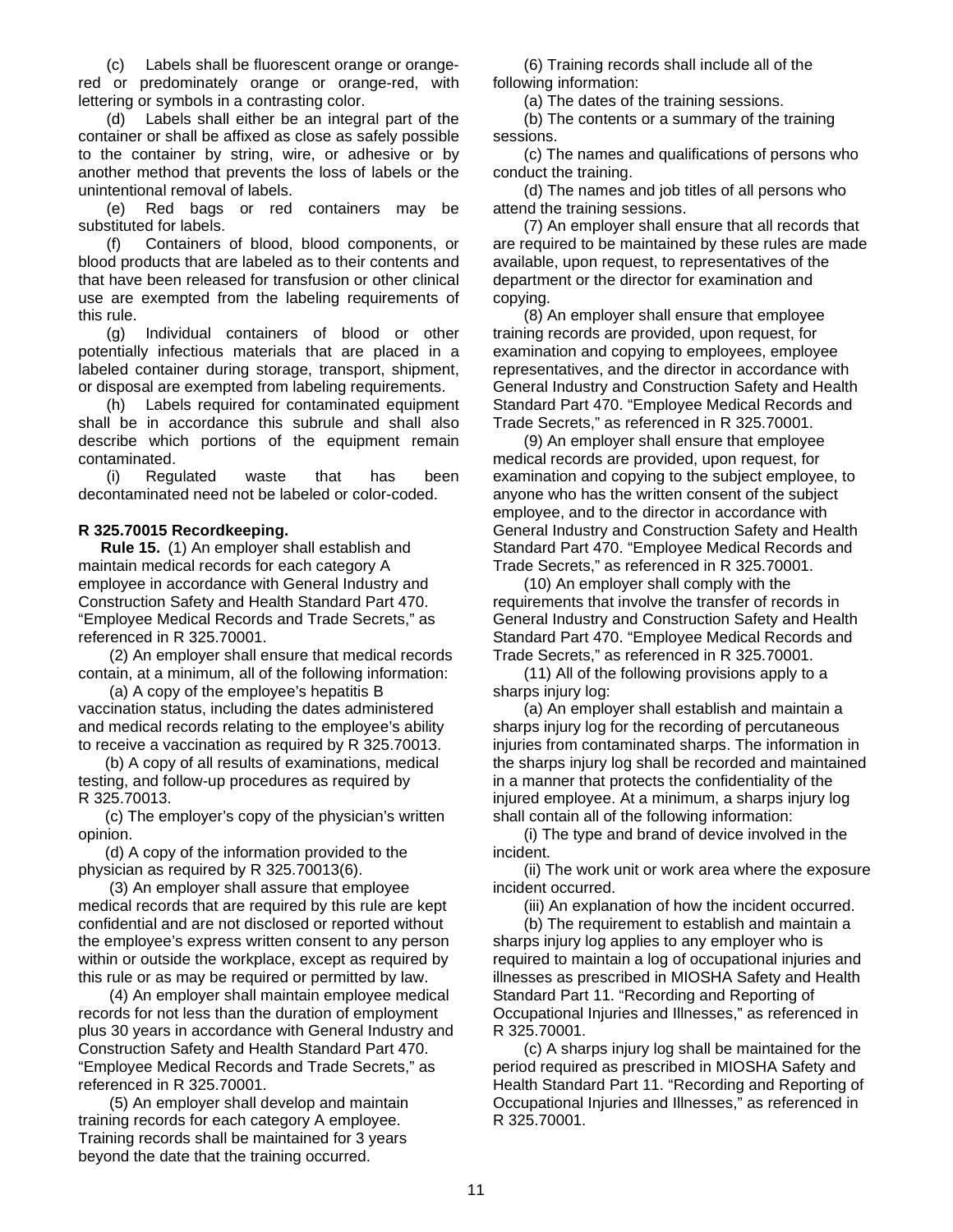#### **R 325.70016 Information and training.**

**Rule 16**. (1) An employer shall ensure that all category A employees participate in a training program provided at no cost to the employees and during working hours.

(2) Training shall be provided at the time of initial assignment to category A work or within 90 days after the effective date of these rules, whichever is later, and at least annually thereafter. If an employee has received training on bloodborne pathogens in the year preceding the effective date of these rules, only training with respect to requirements of this rule that were not included in the previous training need to be provided.

(3) An employer shall provide additional training when changes, such as the modification of tasks or procedures or the institution of new tasks or procedures, affect an employee's occupational exposure. The additional training may be limited to addressing the new exposures created.

(4) Material appropriate in content and vocabulary to the educational level, literacy, and language background of employees shall be used.

(5) The training program shall contain all of the following elements:

(a) Accessibility of the copy of these rules and an explanation of the contents of these rules, including appendices.

(b) A general explanation of the epidemiology and symptoms of bloodborne diseases.

(c) An explanation of the modes of transmission of bloodborne pathogens.

(d) An explanation of the employer's exposure control plan, including the standard operating procedures, and how an employee can access the written plan.

(e) An explanation of the appropriate methods for recognizing tasks and other activities that may involve exposure to blood and other potentially infectious material.

(f) An explanation of the use and limitations of practices that will prevent or reduce exposure, including appropriate engineering controls, work practices, and personal protective equipment.

(g) Information on all of the following with respect to personal protective clothing and equipment:

- (i) Types.
- (ii) Proper use.
- (iii) Limitations.
- (iv) Location.
- (v) Removal.
- (vi) Handling.
- (vii) Decontamination.
- (viii) Disposal.

<span id="page-11-0"></span>(h) An explanation of the basis for selecting protective clothing and equipment.

(i) Information on the hepatitis B vaccine and postexposure prophylaxis, including all of the following information:

(i) Availability.

- (ii) Efficacy.
- (iii) Safety.
- (iv) The benefits of being vaccinated.
- (v) Method of administration.
- (vi) That vaccination is free of charge.

(j) Information on the appropriate actions to take and persons to contact in an emergency involving blood or other potentially infectious material.

(k) An explanation of the procedure to follow if an exposure incident occurs, including the method of reporting the incident, and the medical follow-up and counseling that will be made available.

(l) An explanation of the signs and labels or color coding required by R 325.70014.

(6) Employees in HIV or HBV research laboratories and HIV/HBV production facilities shall receive the following initial training in addition to the training requirements specified in subrule (5) of this rule:

(a) Employees shall be trained in, and demonstrate proficiency in, standard microbiological practices and techniques and in the practices and operations specific to the facility before being allowed to work with HIV and HBV.

(b) Employees shall be experienced in the handling of human pathogens or tissue cultures before working with HIV and HBV.

(c) A training program shall be provided to employees who have not had experience in handling human pathogens. Initial work activities shall not include the handling of infectious agents. A progression of work activities shall be assigned as techniques are learned and proficiency is developed. An employee shall participate in work activities that involve infectious agents only after proficiency has been demonstrated.

(7) Training shall be conducted in the following manner:

(a) At the time of initial assignment to tasks where occupational exposure may take place and at least annually thereafter.

(b) Training sessions shall afford employees ample opportunity for discussion and the answering of questions by a knowledgeable trainer.

(c) The person conducting the training shall be knowledgeable in the subject matter covered by the elements contained in the training program as it relates to the workplace that the training will address.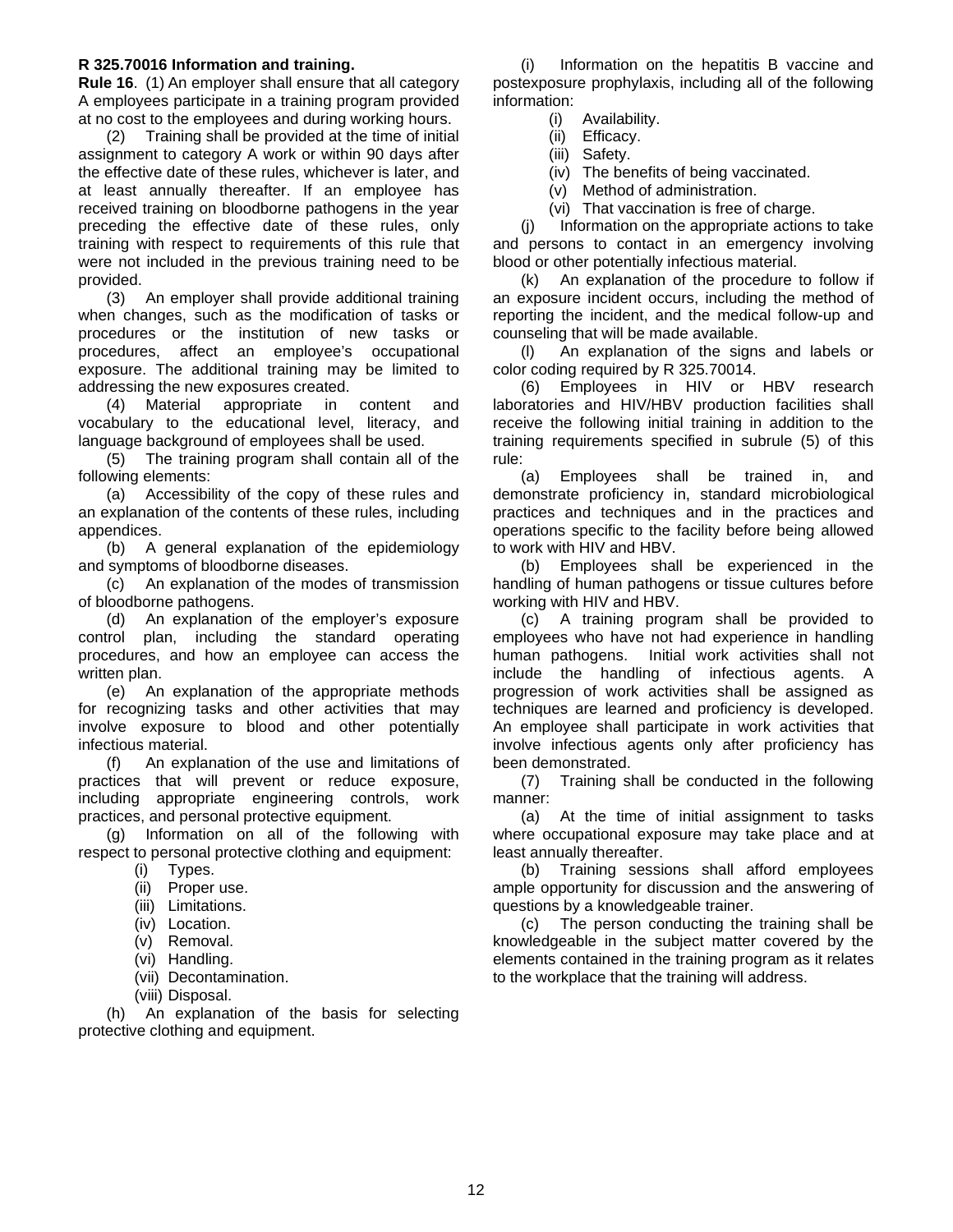## **APPENDIX A INFORMATION SHEET**

#### <span id="page-12-0"></span>**Occupations with Potential for Exposure**

The hazard of exposure to infectious materials affects employees in many types of employment and is not restricted to the healthcare industry. In the list below are a number of job classifications that may be associated with tasks that have occupational exposure to blood and other potentially infectious materials. The scope of the standard is not limited to employees in these jobs. At the same time, employees in the following jobs are not automatically covered unless they have reasonably anticipated occupational exposure:

| <b>Barbers</b><br><b>Beauticians</b> | Law enforcement employees assigned to provide<br>emergency first aid |
|--------------------------------------|----------------------------------------------------------------------|
| Chiropractors                        | Maintenance workers                                                  |
| Correctional officers                | Medical assistants                                                   |
| Day care center workers              | Medical health residential workers                                   |
| Dental care workers                  | Morticians                                                           |
| Dentists                             | (professional<br><b>Nursing</b><br>personnel<br>and                  |
| Dialysis personnel                   | nonprofessional)                                                     |
| Emergency medical technicians        | Optometrists                                                         |
| Fire fighters                        | Paramedics                                                           |
| Foster home workers                  | Phlebotomists                                                        |
| Health care facility support staff   | Physician assistants                                                 |
| Housekeepers                         | Physicians                                                           |
| Institutional home workers           | <b>Plumbers</b>                                                      |
| Janitors                             | Podiatrists                                                          |
| Laboratory workers                   | Police officers                                                      |
| Laundry workers                      | Tattooists                                                           |

#### **Addresses**

Centers for Disease Control CDC and Michigan Department of Licensing and Regulatory Affairs

For current guidelines, contact:

National Prevention Information Network P.O. Box 6003 Rockville, Maryland 20850 Phone: 1-800-458-5231 Internet Address: [https://npin.cdc.gov](https://npin.cdc.gov/) E-mail Address: NPIN-Info@cdc.gov

and

Michigan Department of Licensing and Regulatory Affairs General Industry Safety & Health Division P.O. Box 30644 Lansing, Michigan 48909-8144 Phone: (517) 284-7750 Internet Address: [www.michigan.gov/miosha](http://www.michigan.gov/miosha)

#### **Engineering Controls**

Engineering controls including ventilation systems and enclosures such as glove boxes, ventilation cabinets, laboratory hoods and tight fitting lids SHOULD be used to effectively isolate and contain spatters, splashes, mists and aerosols of blood, and other potentially infectious material generated from tissue homogenizers, sonicators, vortex mixers, centrifuges and other items capable of generating splashes, spatters, mists and aerosols. Engineering controls such as self-retracting needles, self-sealing capillary tubes and break resistant tubes should be used to prevent contact with blood or other potentially infectious material.

#### **Disinfectants**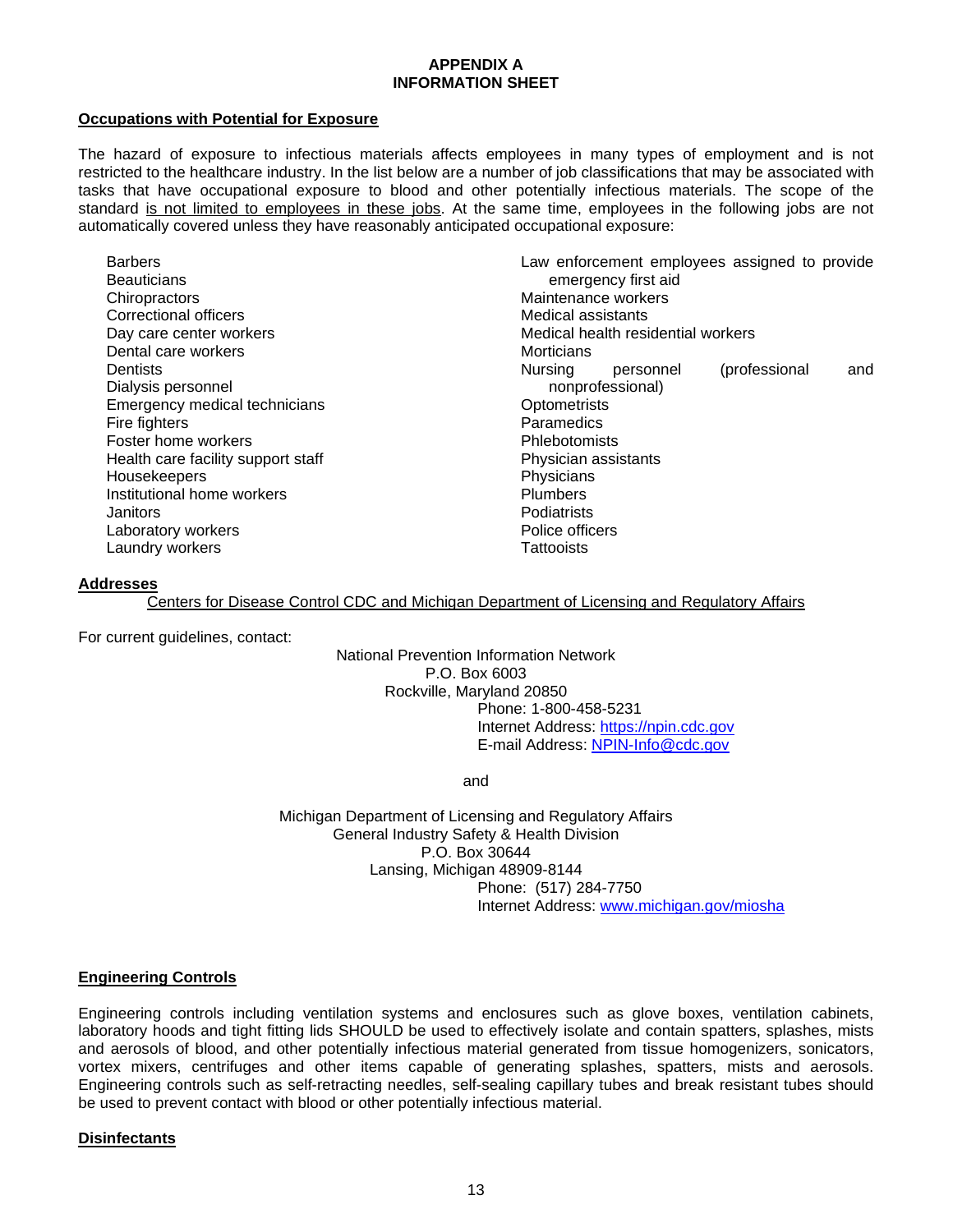Appropriate disinfectants for hospital cleaning including sodium hypochlorite diluted between 1:10 and 1:100 with water or other equally effective disinfectant. Antiseptics available and safe for hands include alcoholic foam cleansers, disposable alcoholic tissue wipes, or even washcloths soaked with 70-90% alcohol. It should be noted that waterless antiseptics are most effective in the absence of gross soil.

#### **Occupations Requiring Tear and Puncture Resistant Gloves**

Some occupations which may require tear and puncture resistant gloves are morticians, pathologists, mortuary workers, emergency medical technicians, corrections officers, fire fighters, police officers and other law enforcement occupations.

#### **Gloves**

Hypoallergenic gloves may include latex but should not be limited to latex and the new improved glove types (such as vinyl) may be available on the market in the future.

Inappropriate "baggy" gloves, for example, as used by bakers, etc., are not meant for contact with blood of the potentially infectious material.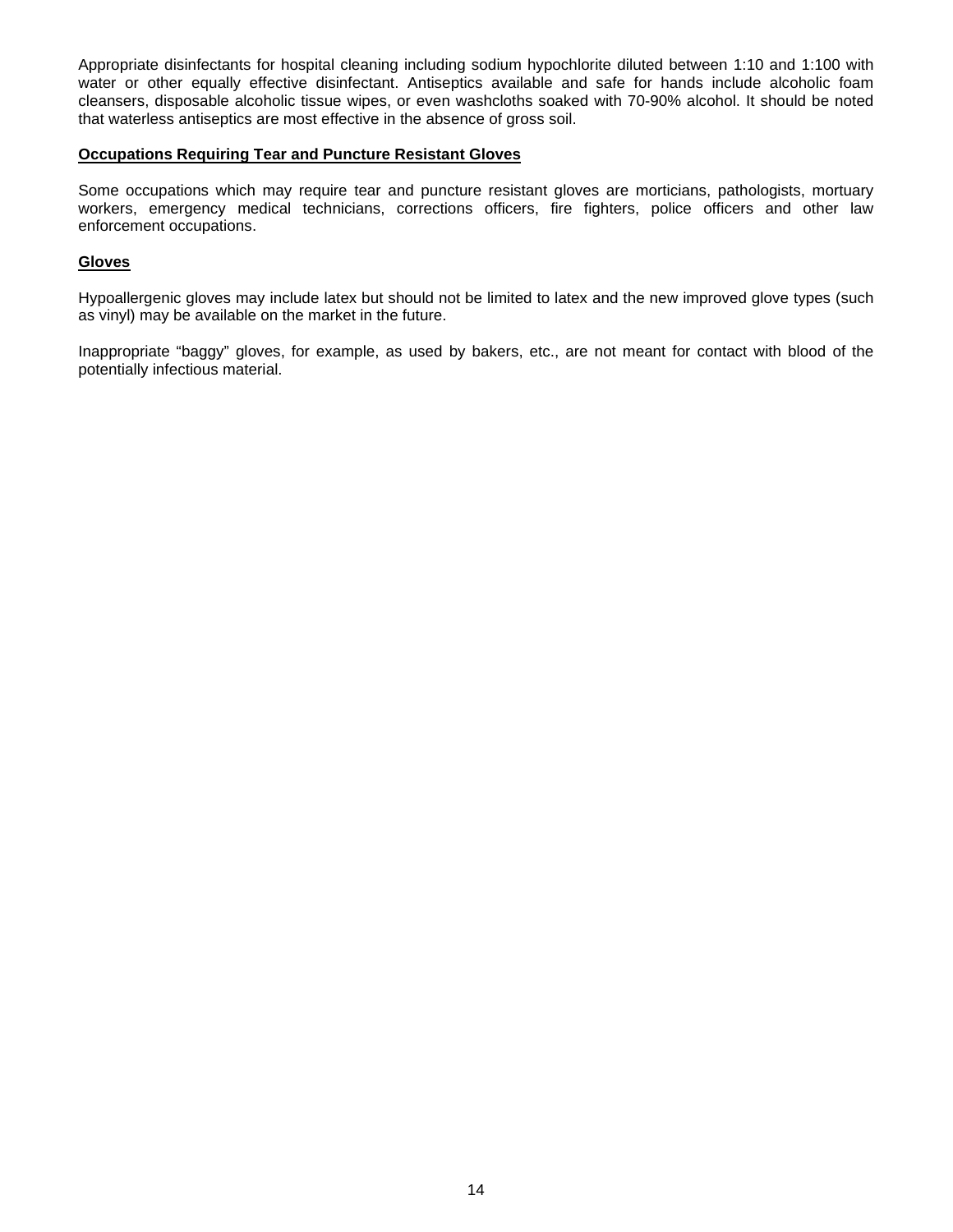#### <span id="page-14-0"></span>**APPENDIX B SAMPLE WAIVER STATEMENT WHEN AN EMPLOYEE DECLINES THE HEPATITIS B VACCINATION**

<span id="page-14-1"></span>I understand that due to my occupational exposure to blood or other potentially infectious materials I may be at risk of acquiring hepatitis B virus (HBV) infection. I have been given the opportunity to be vaccinated with hepatitis B vaccine, at no charge to myself. However, I decline hepatitis B vaccination at this time. I understand that by declining this vaccine, I continue to be at risk of acquiring hepatitis B, a serious disease. If in the future I continue to have occupational exposure to blood or other potentially infectious materials and I want to be vaccinated with hepatitis B vaccine, I can receive the vaccination series at no charge to me.

Employee Name (print):\_\_\_\_\_\_\_\_\_\_\_\_\_\_\_\_\_\_\_\_\_\_\_\_\_\_\_\_\_\_\_\_\_\_\_\_\_\_\_\_\_\_\_\_\_\_\_\_\_\_\_\_\_\_\_\_\_\_\_\_\_\_\_\_\_\_\_\_\_\_\_\_

Employee Signature:\_\_\_\_\_\_\_\_\_\_\_\_\_\_\_\_\_\_\_\_\_\_\_\_\_\_\_\_\_\_\_\_\_\_\_\_\_\_\_\_\_\_\_\_\_\_\_\_\_\_\_\_\_\_\_\_\_\_\_\_\_\_\_\_\_\_\_\_\_\_\_\_\_\_\_

Date: